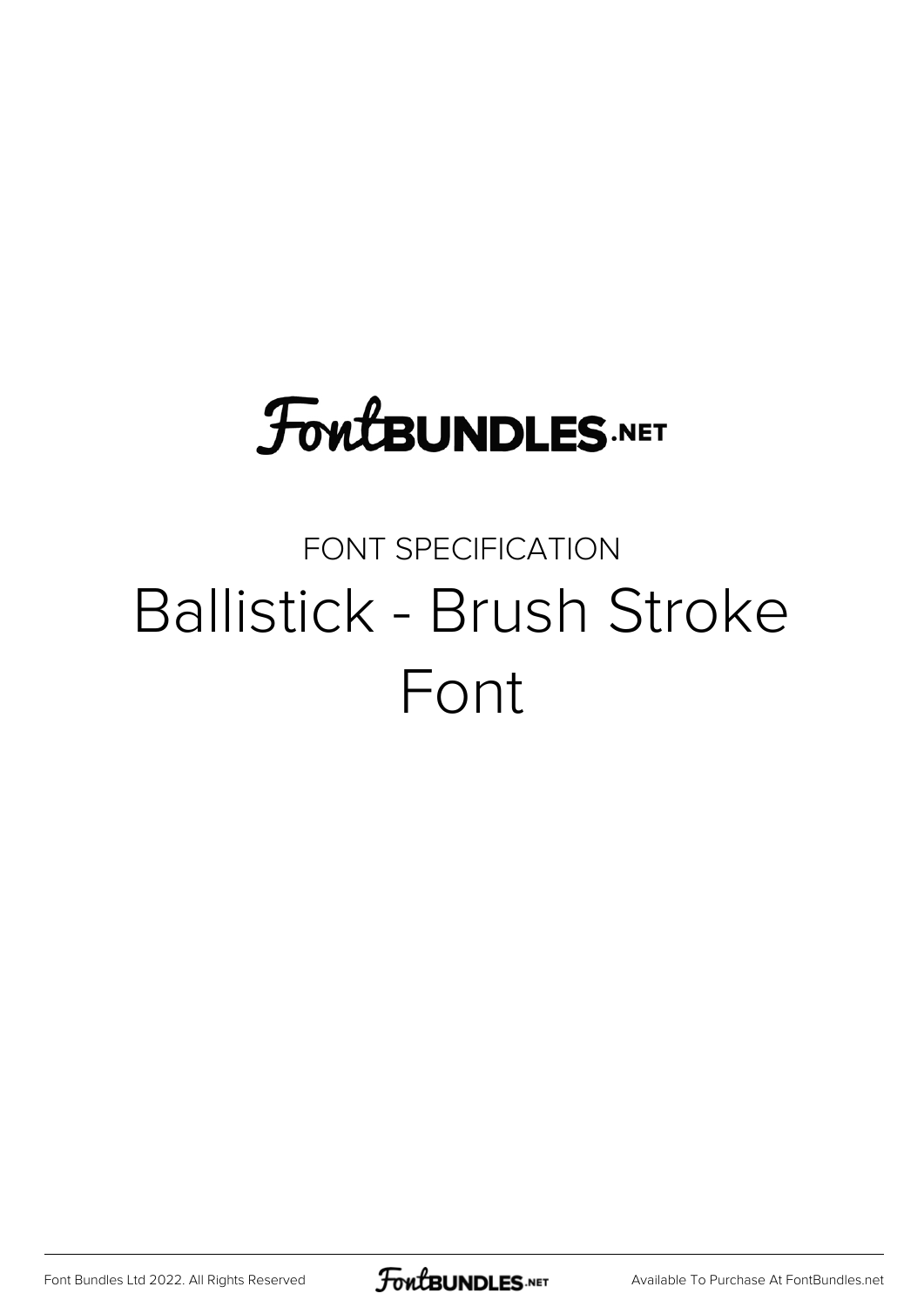#### **Ballistick - Regular**

**Uppercase Characters** 

ABCDEFGHIJKLMNOPD RSTUVWXYZ

Lowercase Characters

abcdefghijklmnopg rstuvwxyz

**Numbers** 

0123456789

Punctuation and Symbols

|  |  | $\begin{array}{cccccccc} 1 & 0 & \# & \sharp & \emptyset & \emptyset & \emptyset & \end{array} \qquad \begin{array}{cccccccc} 0 & 0 & \emptyset & \emptyset & \emptyset & \end{array} \qquad \begin{array}{cccccccc} 0 & 0 & 0 & \emptyset & \emptyset & \emptyset & \emptyset & \emptyset & \emptyset & \emptyset & \end{array}$                                                                                                            |  |  |
|--|--|----------------------------------------------------------------------------------------------------------------------------------------------------------------------------------------------------------------------------------------------------------------------------------------------------------------------------------------------------------------------------------------------------------------------------------------------|--|--|
|  |  | * * , , $\langle  =  $                                                                                                                                                                                                                                                                                                                                                                                                                       |  |  |
|  |  | $>$ ? $\angle$ \ $\angle$ \ $\triangle$ \ $\triangle$ \ $\angle$ \ $\triangle$ \ $\triangle$ \ $\triangle$ \ $\triangle$ \ $\triangle$ \ $\triangle$ \ $\triangle$ \ $\triangle$ \ $\triangle$ \ $\triangle$ \ $\triangle$ \ $\triangle$ \ $\triangle$ \ $\triangle$ \ $\triangle$ \ $\triangle$ \ $\triangle$ \ $\triangle$ \ $\triangle$ \ $\triangle$ \ $\triangle$ \ $\triangle$ \ $\triangle$ \ $\triangle$ \ $\triangle$ \ $\triangle$ |  |  |
|  |  | $3$ i $4$ $6$ $8$ $7$ $1$ $5$ "                                                                                                                                                                                                                                                                                                                                                                                                              |  |  |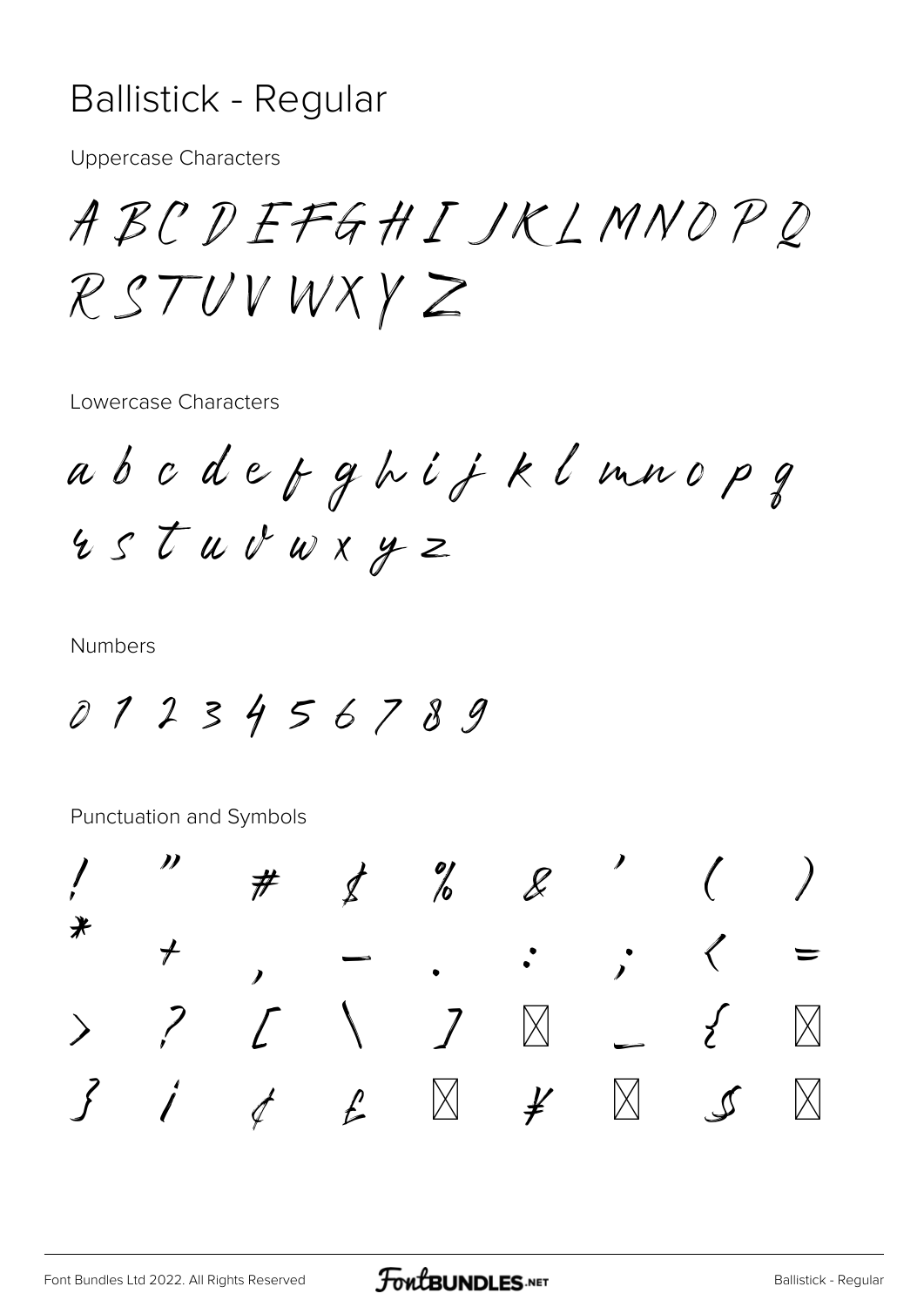

All Other Glyphs

À Ả Ả Ả Ả Ả <del>Á</del> C  $\dot{\mathcal{F}}$ FFFIIII  $\bar{\mathcal{N}}$ Ð  $\dot{\mathcal{O}}$   $\hat{\mathcal{O}}$  $\overline{D}$   $\overline{D}$  x  $\dot U$  $\dot U$  $\dot{\mathcal{D}}$  $\phi$  $\hat{U}$   $\hat{U}$   $\hat{Y}$  $\begin{array}{ccccc} & & \mathsf{p} & \mathsf{p} & \mathsf{p} & \mathsf{p} \end{array}$  $\mathring{a}$  $\hat{a}$  $\bar{\mu}$  $\overset{\circ}{\mathcal{A}}$ ae c è  $\dot{e}$  $\hat{e}$  $\dot{L}$  $\ddot{a}$  $\ddot{e}$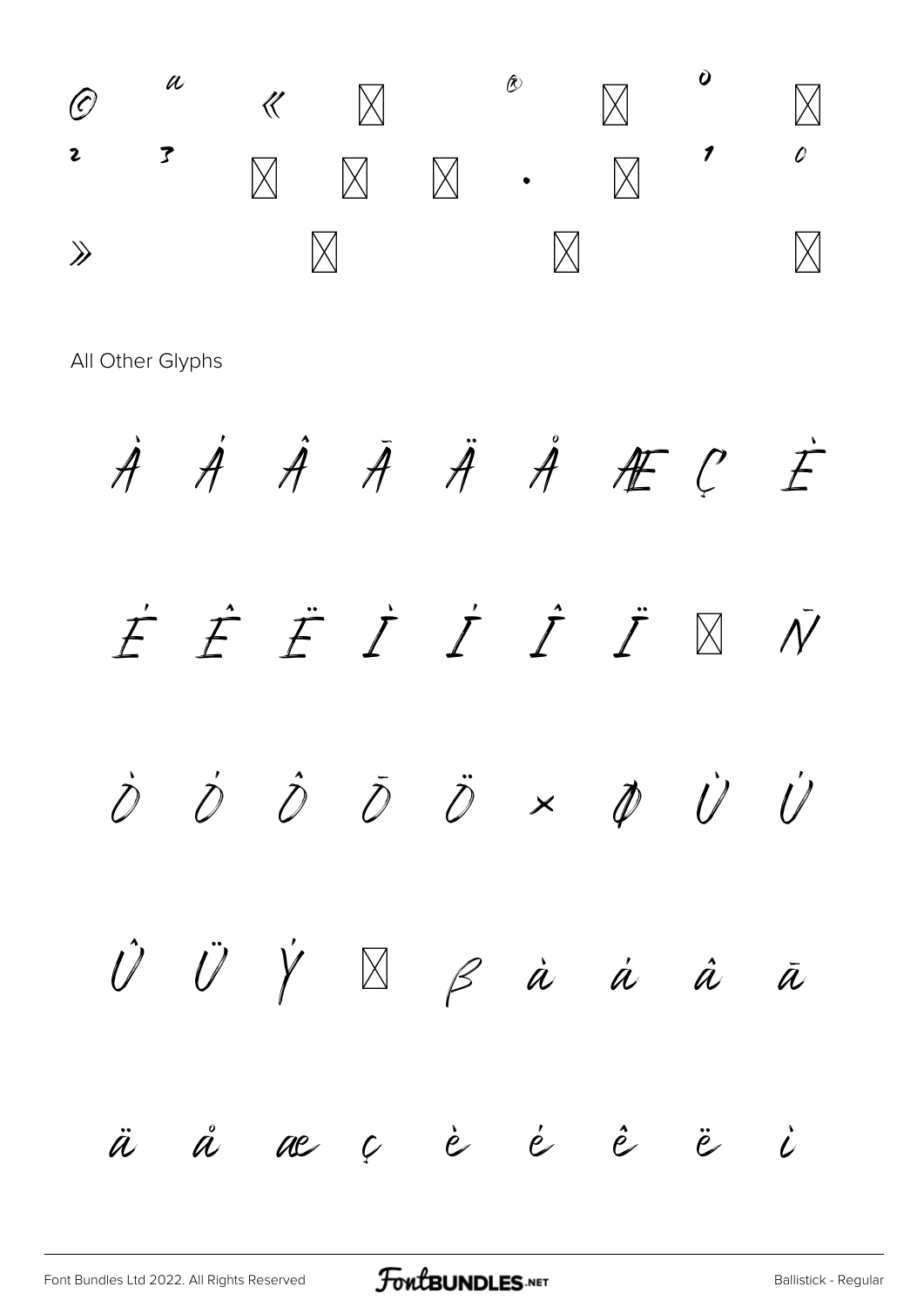

ÿ

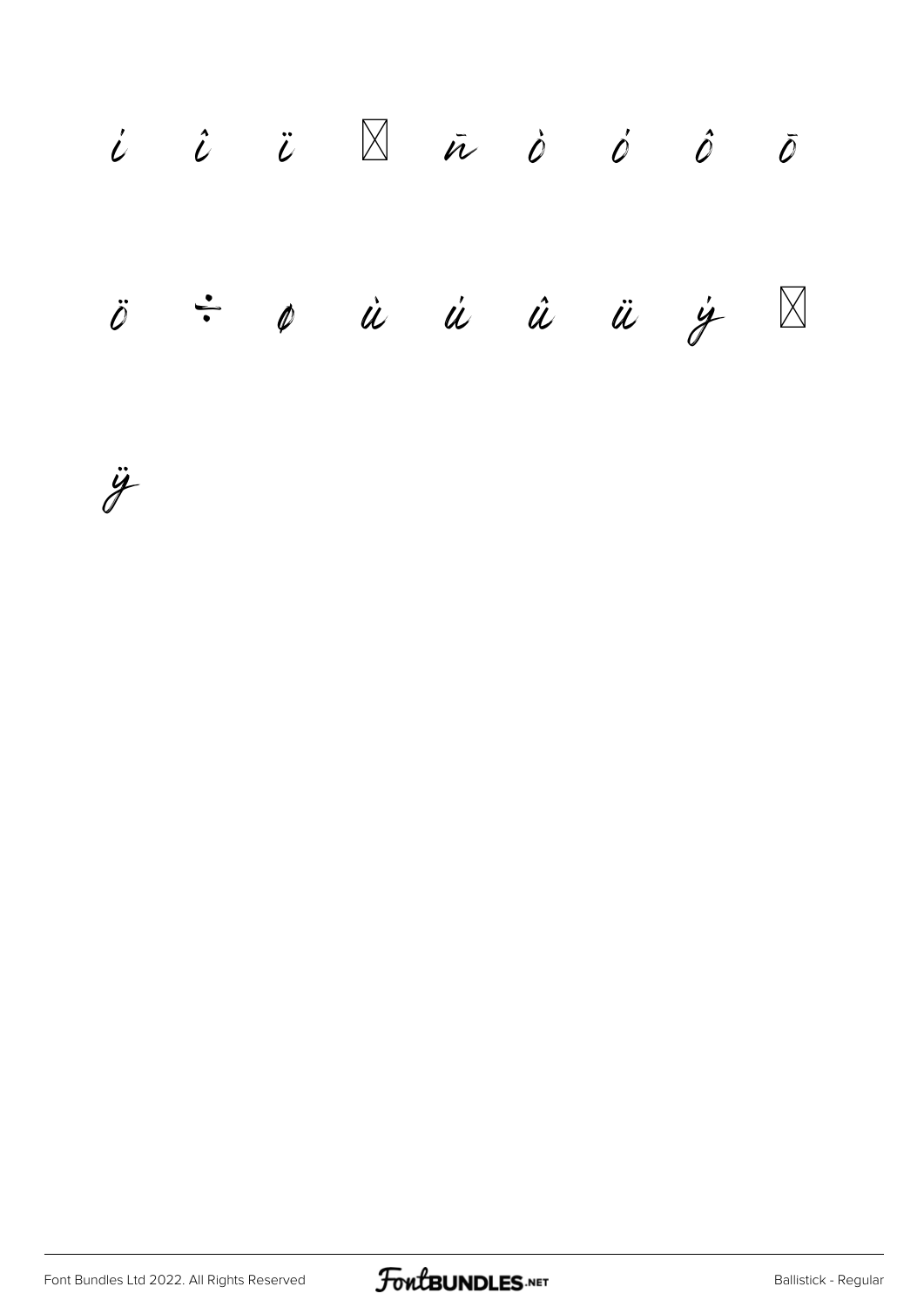### **Ballistick Swash - Regular**

**Uppercase Characters** 



Lowercase Characters



**Numbers** 

## 0123456789

Punctuation and Symbols

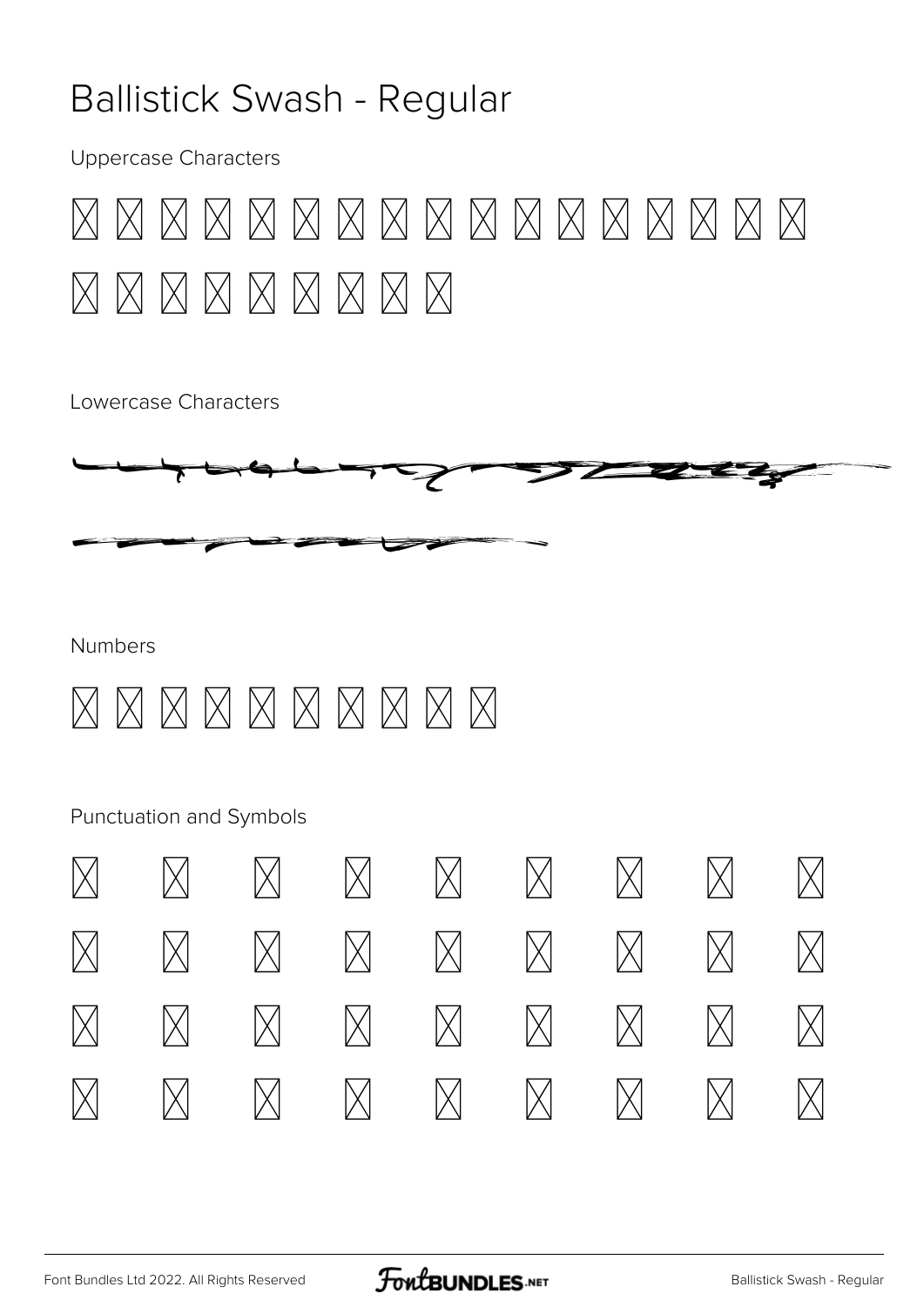

All Other Glyphs